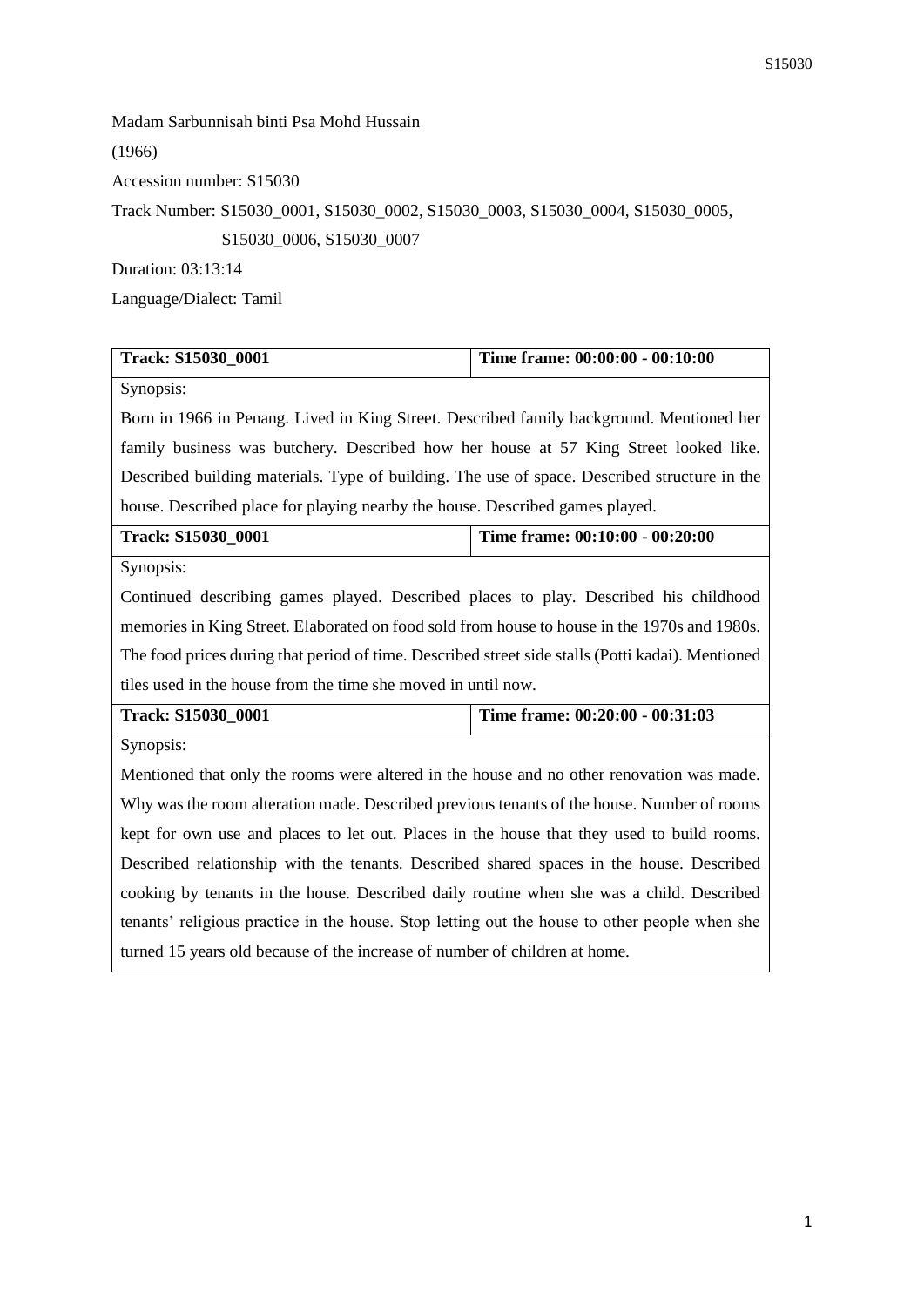| Track: S15030_0002 | Time frame: $00:00:00 - 00:10:00$ |
|--------------------|-----------------------------------|

Synopsis:

The reason of stopped letting out the rooms in about 1990. Described festive celebrations when there were still many tenants staying in the house. Mentioned still keeping in touch with the previous tenants. Described working together with the tenants to do cleaning and make decoration during festive celebrations. Explained how staying in the same house with people of different religions made her believed that all religions are the same. Described the "turmeric water game" played during her sister's *Nikah* ceremony in 1985. How the tenants helped them out during her sister's wedding.

## **Track: S15030\_0002 Time frame: 00:10:00 - 00:20:00**

Synopsis:

Continued with how the tenants helped them out during her sister's wedding. Place in the house where her sister's *Nikah* ceremony took place. Place for the "turmeric water game" during her sister's *Nikah* ceremony. Her feelings when this game was no longer being played. Mentioned her *Nikah* ceremony took place at 57 King Street, the same place as her sister's. Described her mango tree climbing memories at the back of the King Street house. Described happy memories in the house. Described sad memories in the house that she could not afford to buy milk for her children. Other marriages that took place in the house.

|  | Time frame: $00:20:00 - 00:28:22$<br>Track: S15030 0002 |
|--|---------------------------------------------------------|
|--|---------------------------------------------------------|

Synopsis:

Described staying in the house as a joint family. Type of meat taken at home, and sold at shop. Described George Town in the past. What had been lost in George Town. Described feeling insecure for not being able to buy the shop. Described George Town in the past. Changes observed in George Town.

| Track: S15030 0003 | Time frame: $00:00:00 - 00:10:00$ |
|--------------------|-----------------------------------|
|--------------------|-----------------------------------|

Synopsis:

Her father started the butchery business in 1936. Mentioned her uncle was the founder of the business, at 100 King Street. Mentioned butchery business was also operated at 57 King Street, but it was now given away. The use of space for business and residence at 57 King Street. From whom she learnt the business. Mentioned business caretakers for 57 King Street and 100 King Street respectively. Way to keep the meat fresh. Mentioned rules in meat cutting. Mentioned only men would go to the goat slaughterhouse. Described rules in meat cutting. How the placement of ice blocks was decided. Described different equipment used for storage during her elder brother's time and her father's time.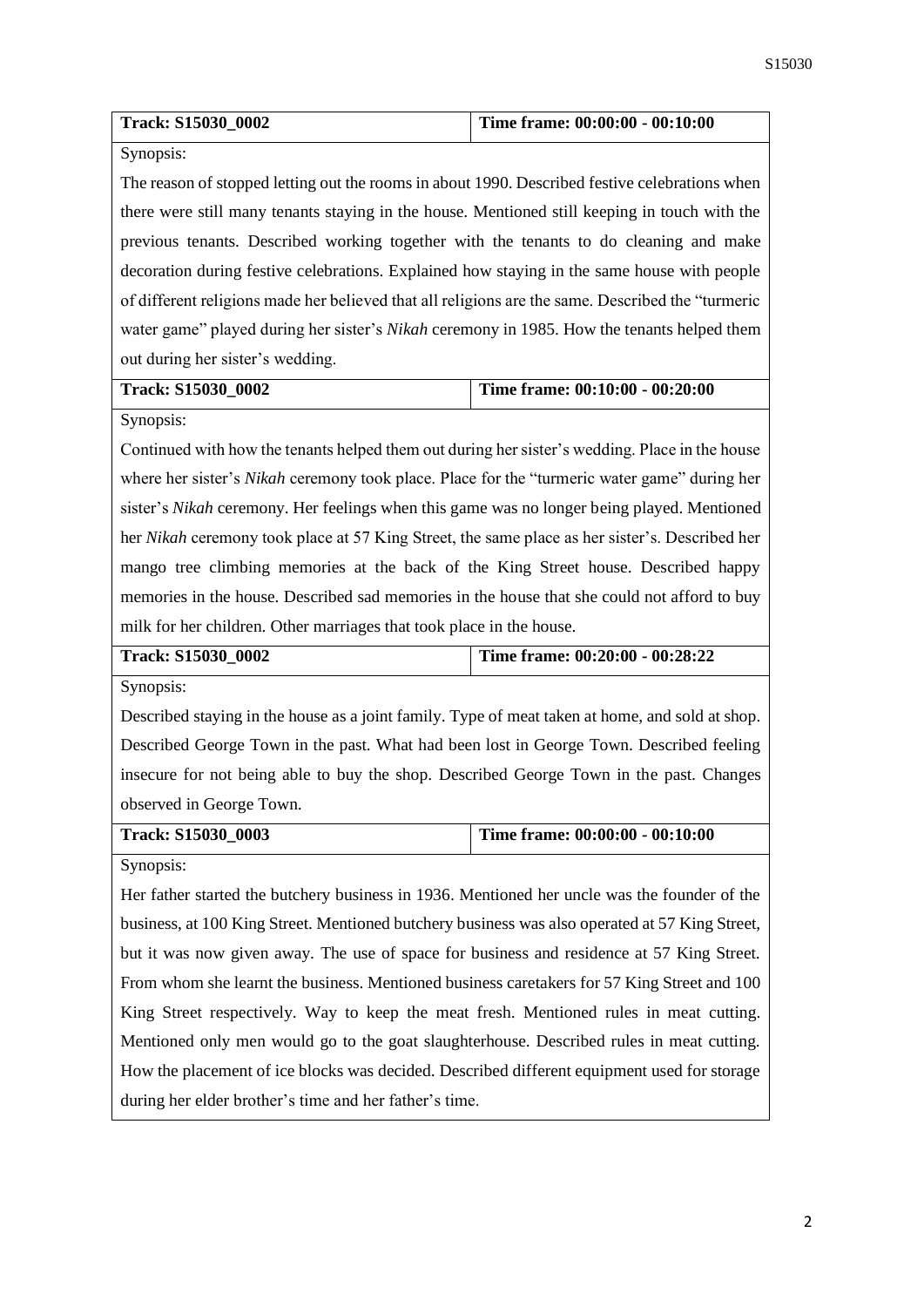| <b>Track: S15030 0003</b> | Time frame: $00;10:00 - 00:20:00$ |
|---------------------------|-----------------------------------|
|                           |                                   |

Synopsis:

How to keep ice blocks for a longer time. Described changing in the customers' meat buying time during her father's time and now and why. How her father managed the problem of insufficient supply of meats that occurred. Location of the butchery where they obtained their meat supply from. Why they did not sell imported meat in the past. Described differences between local meat and imported meat. Mentioned that places to raise goats were mainly on the Butterworth side. Her role in helping her uncle's business at 57 King Street, when she was about 14 years old. Her daily routine at that time. Described the customers.

**Track: S15030\_0003 Time frame: 00:20:00 - 00:31:03**

Synopsis:

Described the customers. Explained how to cut lamb chops when requested. The frequent lamb chop buyers during her father's time. The meat commonly bought by food stalls. The meat commonly bought by households. The part of goat meat that was usually tasty. Mentioned that lamb chop was in great demand during Christmas celebrations. Their role during *Korban*. Described changes in customers' preferences before the 1980s and after that. Described how the opening of supermarkets had affected her business. Mentioned tools used in the butchery business. Described how to decide a good wooden stick. Described the importance of having a sharp knife.

| Track: S15030 0004 | Time frame: $00:00:00 - 00:10:00$ |
|--------------------|-----------------------------------|
|                    |                                   |

Synopsis:

Explained function of the wooden stick. Described the importance of daily wood scrapping. Where did they obtain the tools from. Described why sickles were heavy. Described maintenance of tools. Her favourite tool. Why she did not allow other people to touch her sickle. The reason of getting more suppliers today. The way to make order from the suppliers. Described why would certain people choose a certain type of goat meat. Which day in a week that she would have good business.

| Track: S15030 0004 | Time frame: $00:10:00 - 00:19:34$ |
|--------------------|-----------------------------------|
| Synopsis:          |                                   |

Described why they sold only goat meat in the past. Elaborated on her daily routine during her schooling years. How she joined butchery after school. Described how she learnt meat cutting. Described goat head cutting. Described two ways of goat meat cutting.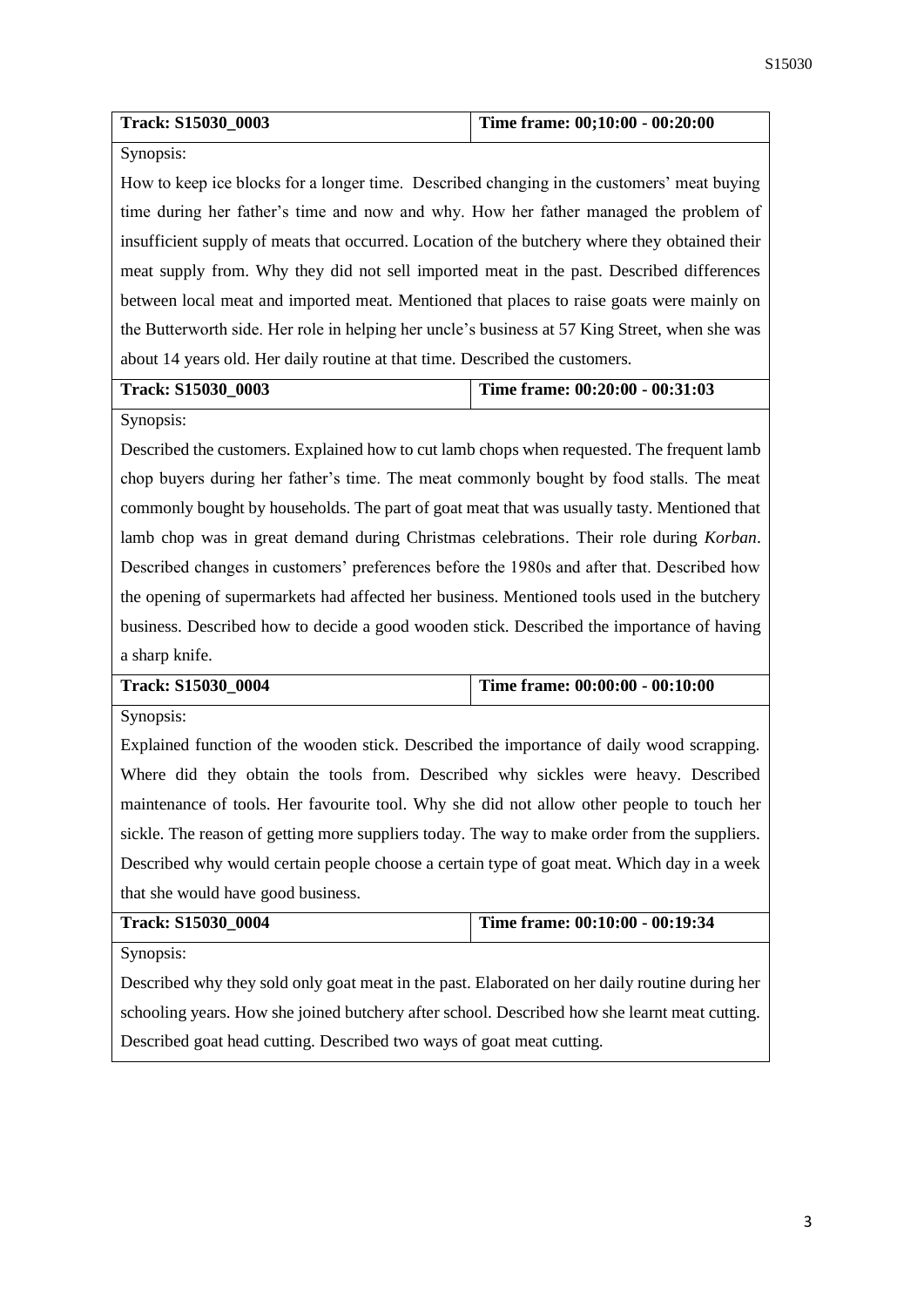| <b>Track: S15030 0005</b> | Time frame: 00:00:00 - 00:10:00 |
|---------------------------|---------------------------------|
|---------------------------|---------------------------------|

Synopsis:

Mentioned goat head cutting was the most difficult task. How she took care of the children while needed to work. Described challenges faced at work and how she overcame them. Mentioned learning cutting by observing how the staff work. Described the cutting method. How she mastered cutting skills. Her belief that gave her courage to be a butcher. What she had learnt from her uncle. Described the importance of cutting the meat properly. The importance of being able to understand and to cut according to customers' requirements. The importance of cutting the chops carefully.

## **Track: S15030\_0005 Time frame: 00:10:00 - 00:20:00**

Synopsis:

Described her brother's and her role in the business. Mentioned thing that she did to make the shop smell nice after finishing work. Mentioned reciting prayers on Friday and when opening the shop in the morning. The shop building's maintenance. People whom they hired to do the maintenance. Described the rat problem. How they managed the goods and tools during her father's time. Described order of meat and meat keeping. Described how imported goat meat began to be consumed by the local people. Described the handling of imported goat meats when they arrived. Mentioned having better business now and why so. Described meat storing.

| Track: S15030 0005 | Time frame: 00:20:00 - 00:31:03 |
|--------------------|---------------------------------|
|                    |                                 |

Synopsis:

Her ability to distinguish local and imported meat, and keeping them separately. The place where she was trained as a butcher. Took over the business in 2014. How her other experiences in doing business granted her the take-over. Described letting go the butchery at 57 King Street and merely operated at 100 King Street. Mentioned her father began doing the business at 100 King Street since he was 17 years old. The use of space at 57 King Street and 100 King Street in the past. Renovation made about seven years ago to 100 King Street. The use of space at the rear of 100 King Street in the past and in the present. Maintenance of the cold room.

| <b>Track: S15030 0006</b> | Time frame: $00:00:00 - 00:10:00$ |
|---------------------------|-----------------------------------|
| $S$ <i>vnoncia</i>        |                                   |

Synopsis:

Repair work done in the shop. How were meats delivered into the shop. Consideration made in deciding placement of tools. Compared types of meat sold during her brother's time and after she took over. Peak season of the business. Why were people afraid of taking local goat meat. Mentioned not selling cow meat.